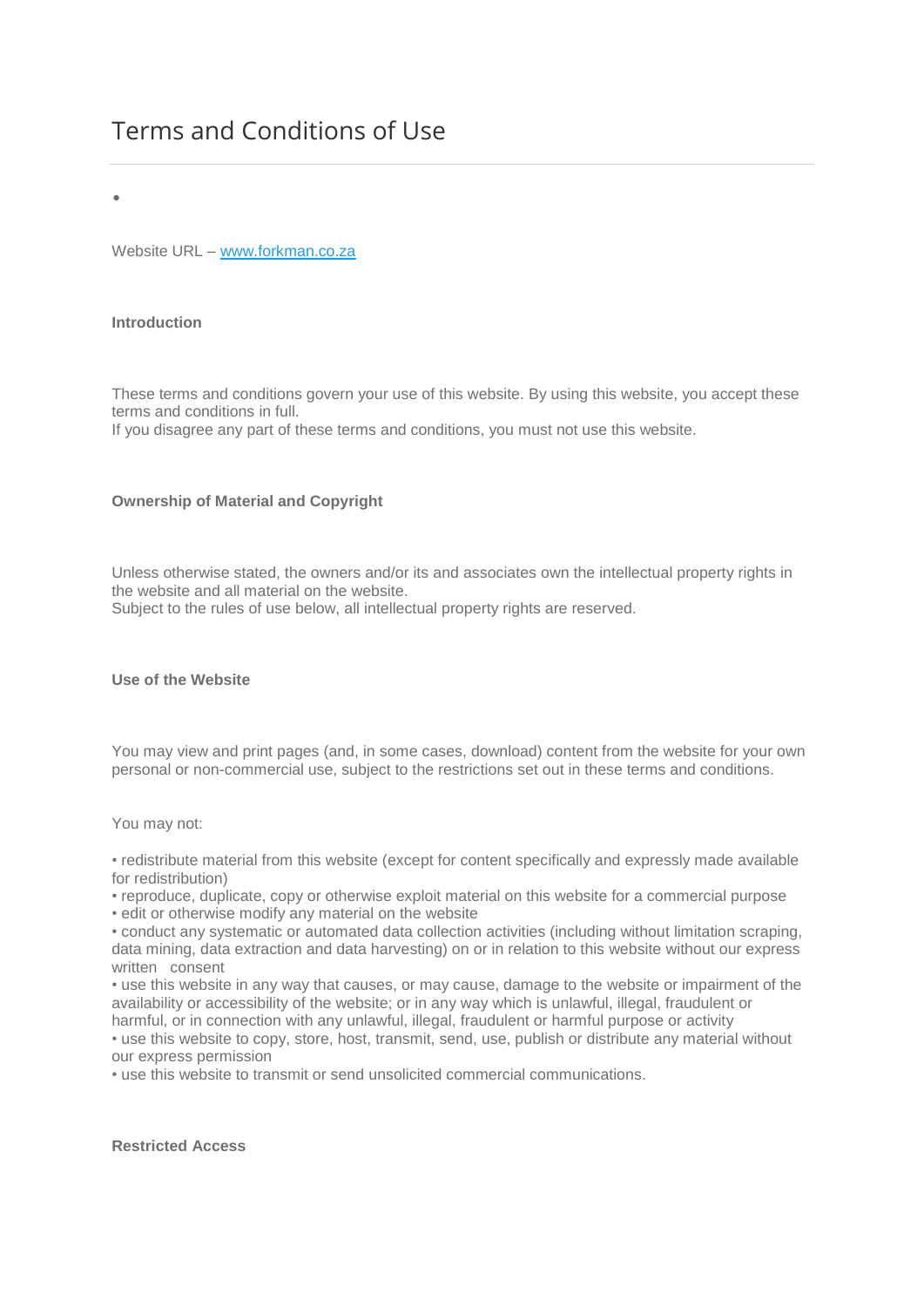We reserve the right to restrict access to areas of this website, or the entire website, at our discretion. If we provide you with a user logon and password to enable you to access restricted areas of this website or other content or services, you must ensure that the user ID and password are kept confidential.

We may disable your user ID and password in our sole discretion without notice or explanation.

#### **User Content**

In these terms and conditions, "user content" means material (including without limitation text, images, audio material, video material and audio-visual material) that you submit to this website, for whatever purpose.

Your user content must not be illegal or unlawful, must not infringe any third party's legal rights, and must not be capable of giving rise to legal action whether against you or us or any other party. We reserve the right to edit or remove any material submitted to this website, or stored on our servers, or hosted or published upon this website.

Notwithstanding our rights under these terms and conditions in relation to user content, we do not undertake to monitor the submission of such content to, or the publication of such content on, this website.

#### **No Warranties**

This website is provided 'as is' and may change from time to time. We make no representations or warranties, express or implied, in relation to this website or the information and materials provided on this website.

Without prejudice to the generality of the foregoing paragraph, we do not warrant that:

- this website will be constantly available, or available at all; or
- the information on this website is complete, true, accurate or non-misleading.

Nothing on this website constitutes, or is meant to constitute, advice of any kind. If you require advice in relation to any legal, financial, medical or other matter you should consult an appropriate professional or authority.

#### **Limitations of Liability**

We will not be liable to you for any reason whatsoever in relation to the contents of, or use of, or otherwise in connection with, this website:

• for any indirect, special or consequential loss or;

• for any business losses, loss of revenue, income, profits or anticipated savings, loss of contracts or business relationships, loss of reputation or goodwill, or loss or corruption of information or data.

**Privacy Policy**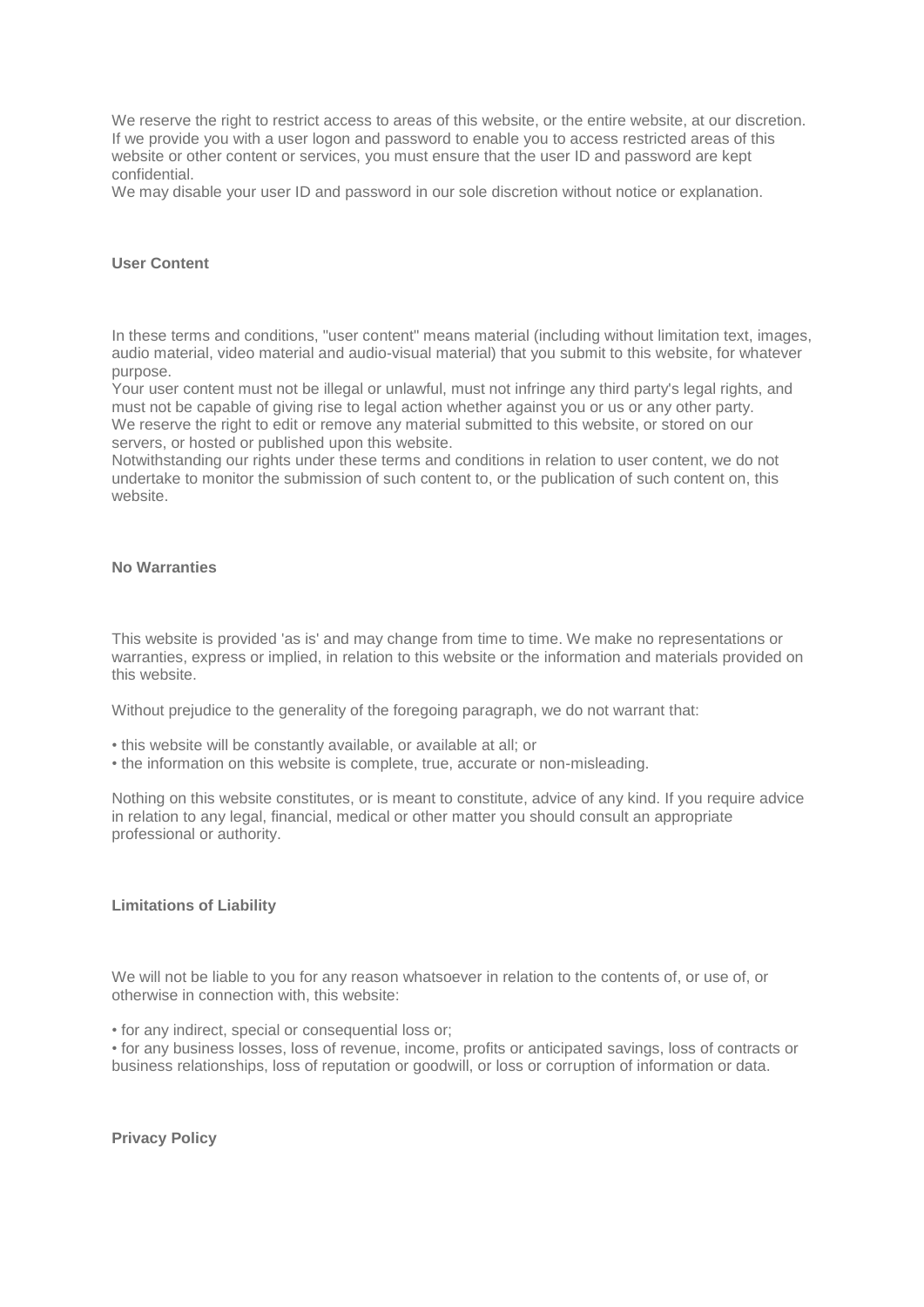Please also visit the Privacy Policy governing our use of any information provided to us.

#### **Assignment**

We may transfer, sub-contract or otherwise deal with our rights and/or obligations under these terms and conditions without notifying you or obtaining your consent.

You may not transfer, sub-contract or otherwise deal with your rights and/or obligations under these terms and conditions.

#### **Unenforceable Provisions**

If any provision of these terms and conditions is, or is found to be, unenforceable under applicable law, that will not affect the enforceability of the other provisions.

#### **Breach**

Without prejudice to our other rights under these terms and conditions, if you breach these terms and conditions in any way, we may take such action as we deem appropriate to deal with the breach, including suspending your access to the website, prohibiting you from accessing the website, blocking computers using your IP address from accessing the website, contacting your internet service provider to request that they block your access to the website and/or bringing court proceedings against you.

#### **Severability**

If a provision of these terms and conditions is determined by any court or other competent authority to be unlawful and/or unenforceable, the other provisions will continue in effect. If any unlawful and/or unenforceable provision would be lawful or enforceable if part of it were deleted, that part will be deemed to be deleted, and the rest of the provision will continue in effect.

#### **Entire Agreement**

These terms and conditions constitute the entire agreement between you and us in relation to your use of this website, and supersede all previous agreements in respect of your use of this website.

**Jurisdiction**